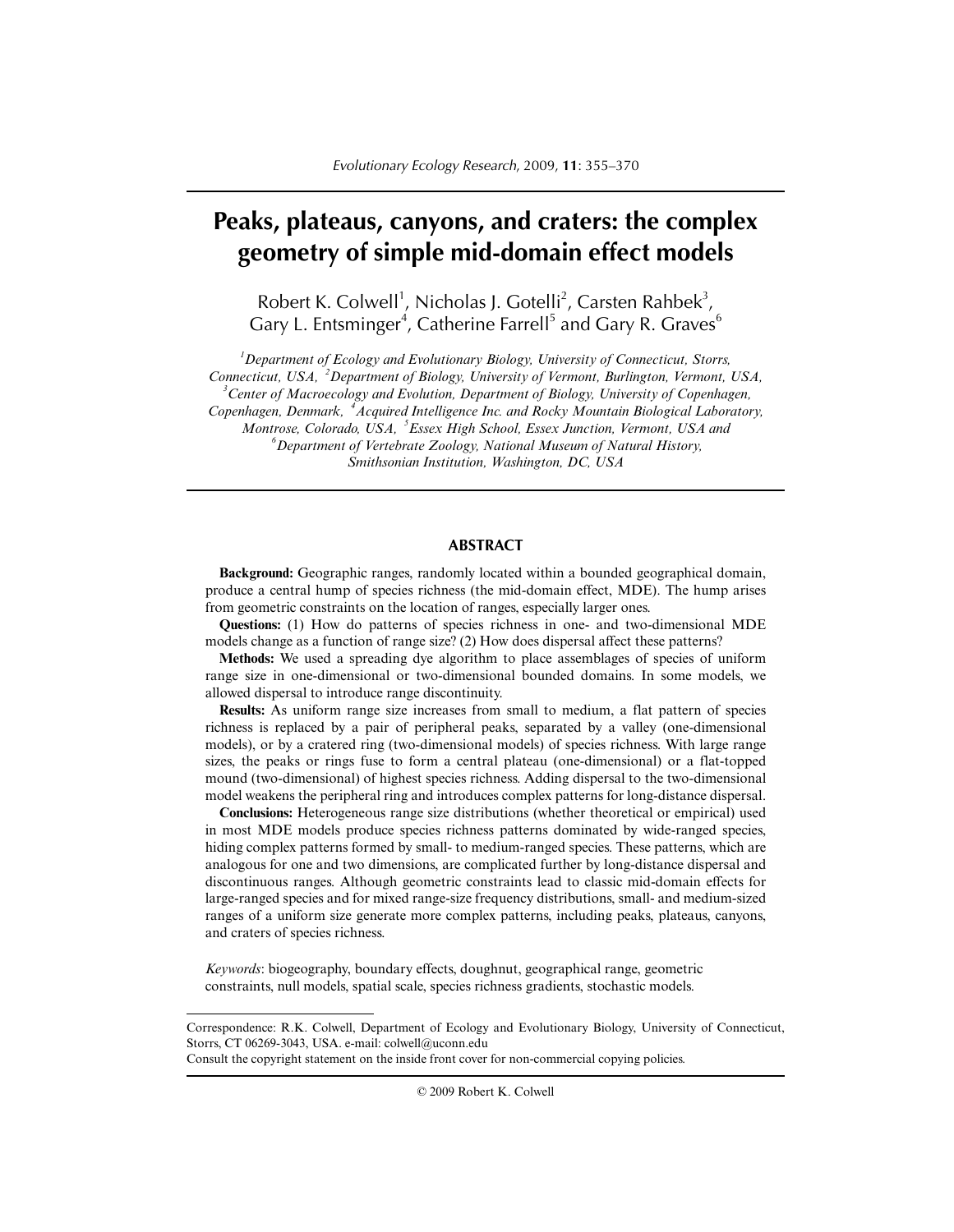## **INTRODUCTION**

Documenting the relative importance of contemporary climate, historical effects, and geometric constraints on species richness patterns has been a major research focus in biogeography and macroecology (Willig *et al.*, 2003). Colwell and Hurtt (1994) introduced one-dimensional stochastic models of species richness in an attempt to explain Rapoport's rule, the tendency for range sizes of species to decrease towards the tropics (Stevens, 1989). While exploring these models, Colwell and Hurtt (1994) stumbled upon a surprising result that itself had nothing to do with Rapoport's rule.

Suppose a transect, or *domain*, is modelled as a one-dimensional line segment, and geographic ranges are represented as overlapping, randomly sized, smaller line segments, located at random positions within the domain. In the simplest case, the domain is a line of length one (the unit line), and geographic ranges are represented by line segments ranging in length from zero (as a limit) to one. What is the expected pattern of species richness (the number of overlapping ranges) at any point along the transect? Naively, one might expect that a random distribution of species along a bounded geographical transect would produce, on average, a uniform distribution of richness. But this turns out to be wrong. Under a wide range of model assumptions, the pattern of species richness within the domain is a hump that declines symmetrically from the centre towards the edges of the domain. Later, Colwell and Lees (2000) named this phenomenon the 'mid-domain effect', or MDE. Whereas previous explanations for species richness gradients could be broadly classified as either evolutionary (emphasizing historical factors) or ecological (emphasizing contemporary climate), the mid-domain effect suggested an entirely novel class of causal explanations: non-uniform species richness gradients might arise because of geometric constraints imposed by a bounded domain.

## **Is the mid-domain effect a null model or an explanatory factor?**

As of the end of 2008, more than 100 papers had addressed the mid-domain effect, conceptually, theoretically or as a component of the analysis of empirical data sets. Conceptually, the issue is whether MDE explains anything we did not already know about biogeographical patterns of species richness in nature. If so, how much does it explain and under what conditions? Like any idea that calls for an entirely new way of looking at an old problem, MDE has, at times, been either too quickly embraced or too quickly dismissed, but has generally met with appropriate scepticism and gradual acceptance.

Part of the problem from the start has been that MDE models are null models, but not typical ones (Colwell *et al.*, 2004, 2005). They are null models because they deliberately exclude a key factor or mechanism believed to be important in nature, with the aim of assessing the role of the missing factor in shaping natural patterns (Gotelli and Graves, 1996). In the case of MDE, the factor left out by design is any *direct* role of environmental gradients in driving patterns of species richness. No-one doubts that environmental gradients play a strong role in adaptive evolution of populations and in shaping species distributions and range sizes (Brown *et al.*, 1996; Parmesan *et al.*, 2005). But the role of such gradients in shaping patterns of *overlap* of species ranges (species richness) – to which MDE models are blind by design – is less obvious. This leaves an opening for MDE to serve as a null model of the patterns of range overlap to be expected in the absence of any direct influence of environment on richness (e.g. Connolly *et al.*, 2003).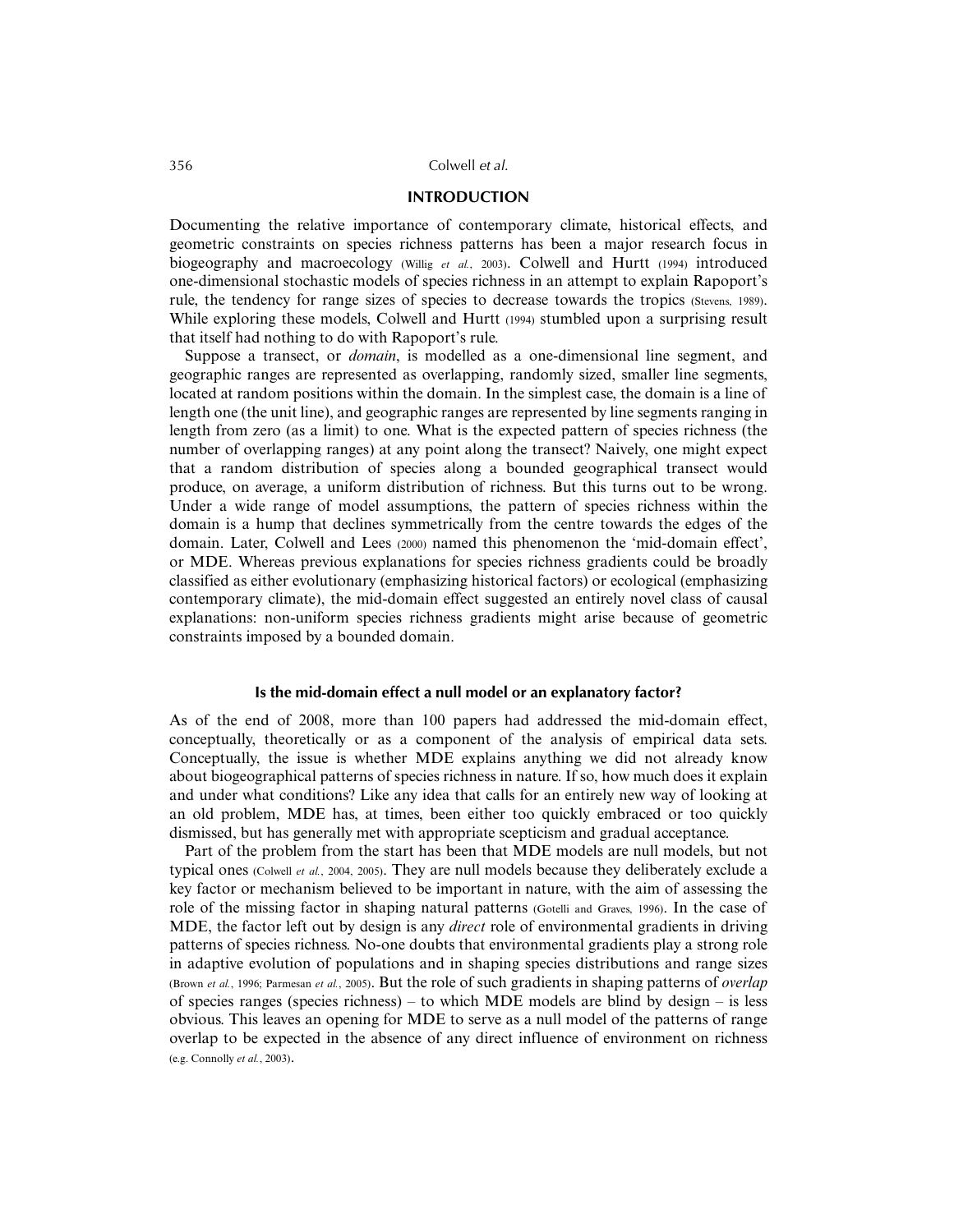But what if the simple stochastic phenomenon that drives the pattern of richness in the model contributes, in it own right, to patterns in nature? MDE becomes in this case not just a null model, but a mechanistic model of the effect of geometric constraints that arise from the boundedness of domains, which can act in concert or in conflict with other causes of geographical pattern in species richness, such as primary productivity, topographic complexity or area. The studies of Jetz and Rahbek (2002) and Brehm *et al.* (2007) exemplify many others in that they show MDE acting in concert with environmental factors, whereas MDE and environmental factors were shown to be spatially discordant by, for example, McCain (2003) and Lees *et al.* (1999, with critique and response by Kerr *et al.*, 2006; Currie and Kerr, 2007; Lees and Colwell, 2007). Interactions between area and MDE emerged from other studies (e.g. Rahbek, 1997; Sanders, 2002; Bachman *et al.*, 2004; Romdal *et al.*, 2005; Romdal and Grytnes, 2007). Currie and Kerr (2008) have emphasized the problems of interpretation that arise when MDE predictions and environmental factors are collinear, although the same issues arise when environmental variables are collinear among themselves. Hawkins and Diniz-Filho (2002), Zapata *et al.* (2003, 2005), and Hawkins *et al.* (2005) have criticized MDE on several grounds, but as we have already responded in full to these critiques (Colwell *et al.*, 2004, 2005), we will not recount these discussions here.

Because any influence of MDE on spatial patterns of richness in nature is expected to interact in complex ways with other candidate explanatory variables, an appropriate framework for analysis is multivariate model selection, rather than simple hypothesis testing (Colwell *et al.*, 2004, 2005). We therefore do not see a basis for the continued treatment of MDE (most recently, Currie and Kerr, 2008) as a simple null *hypothesis*, to be rejected outright if it fails to fully explain patterns in nature.

#### **Range size and geometric constraints in models and in nature**

As Colwell and Hurtt (1994) noted, the geometric constraint on range location within a bounded domain increases linearly with range size. For a unit-line domain, the midpoint of a range of length  $r$  ( $0 < r \le 1$ ) is geometrically constrained to be located over a distance of 1 − *r* in the middle of the domain. For this reason, in a domain with a gradient of environmental 'favourability', a key prediction of MDE theory is that the location of smaller ranges within a domain is expected to be influenced more by the environment and less by geometric constraints, compared with larger ranges (Colwell *et al.*, 2004, 2005). Rangel and Diniz-Filho (2005) demonstrated this effect elegantly for a Hubbell-style neutral evolutionary model with spatially explicit speciation and extinction. In their model, species richness is influenced by stochastic range shifts weighted towards the 'favourable' end of a simple spatial gradient. On shallow gradients, ranges are naturally larger for a given environmental tolerance (niche breadth) than on steeper gradients (Kirkpatrick and Barton, 1997). As a result, a strong MDE develops on shallow gradients, whereas species richness accumulates in a peak near the 'favourable' end of a steep gradient.

The prediction that larger ranges are more likely to show the signature of MDE than smaller ranges has repeatedly been borne out by empirical studies of richness patterns (beginning with Pineda and Caswell, 1998; Lees *et al.*, 1999; Jetz and Rahbek, 2001). To assess the role of MDE for smaller versus larger ranges, these studies deconstructed patterns of species richness by dividing the empirical distribution of range sizes into quantiles (halves or quartiles) by rank or by absolute range size. Separate richness predictions are then generated for the ranges of each quantile. A recent review and meta-analysis of this approach by Dunn *et al.* (2007)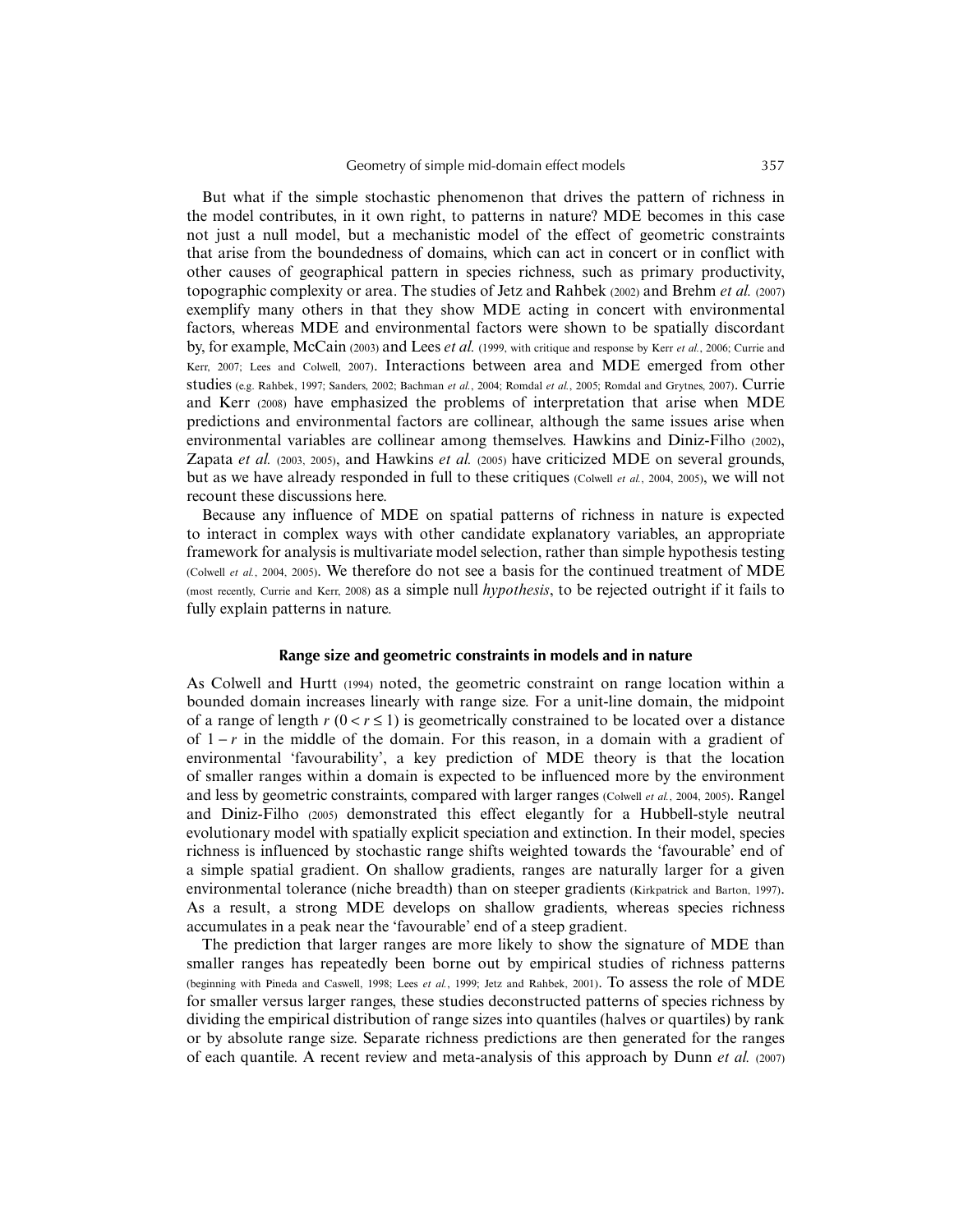

**Fig. 1.** Observed and predicted species richness as a function of elevation for ferns, on the Barva Transect, Costa Rica. The left-hand graph displays results for all fern species, whereas the middle and right-hand graphs show the 50% of fern species with larger and smaller ranges, respectively. Solid circles indicate observed richness for each field sampling elevation. Open circles show mean richness and fine lines give the 95% confidence intervals predicted by a mid-domain effect 'range-shuffling' model (Connolly, 2005; Colwell and Hurtt, 1994, Model 2, using empirical ranges). The coefficient of determination for the regression of observed on expected appears on each graph (data from Cardelús *et al.*, 2006).

concludes that, overall, larger ranges fit MDE predictions better than smaller ranges from the same domain. Figure 1 shows an example for fern species on a tropical elevational transect (Cardelús *et al.*, 2006).

Pursuing this approach to richness deconstruction, our aim in this study is to explore the deep structure of a widely used class of MDE models, 'spreading dye' models (Jetz and Rahbek, 2001). We do this by simplifying and then varying the data that go into them – the distribution of geographical range sizes – in relation to the size of the geographical domain. We extend this approach to examine the effect of range discontinuity by relaxing the spreading dye model assumption of strict range cohesion and introducing long-distance dispersal. We show that the classic MDE pattern, a mid-domain hump or sloped plateau, while typical for species with medium to large range sizes, is but one of many patterns that readily emerge from stochastic models of range location. At smaller range sizes, more complex landscapes of species richness – including peaks, plateaus, canyons, and craters – are generated by the spreading dye model.

## **Conceptual and historical context of the spreading dye model**

Colwell and Hurtt (1994) explored MDE using a Monte Carlo approach. Lyons and Willig (1997), likewise pursuing a stochastic approach to modelling Rapoport's rule, independently discovered the mid-domain effect (M. Willig, personal communication). Later, they developed a simple analytical MDE model based on binomial probabilities for range limits on the unit line (Willig and Lyons, 1998). Eventually, David Lees [Box 2 in Colwell and Lees (2000)] was able to show that Colwell and Hurtt's (1994) Model 2, Willig and Lyons's (1998) binomial model, and MacArthur's (1957) Type II ('overlapping niche') broken stick distribution are mathematically identical. (Because MacArthur was modelling the relative abundance distribution of species, he was concerned with the length of the 'pieces' and did not explore the pattern of their overlap.) While studying the latitudinal distribution of seaweeds along shorelines, Pielou (1977a, 1977b) was the first to apply this model to the study of biogeographical patterns, but she considered only pairwise overlap and did not take note of the pattern of multiplespecies overlap (richness) (E.C. Pielou, personal communication).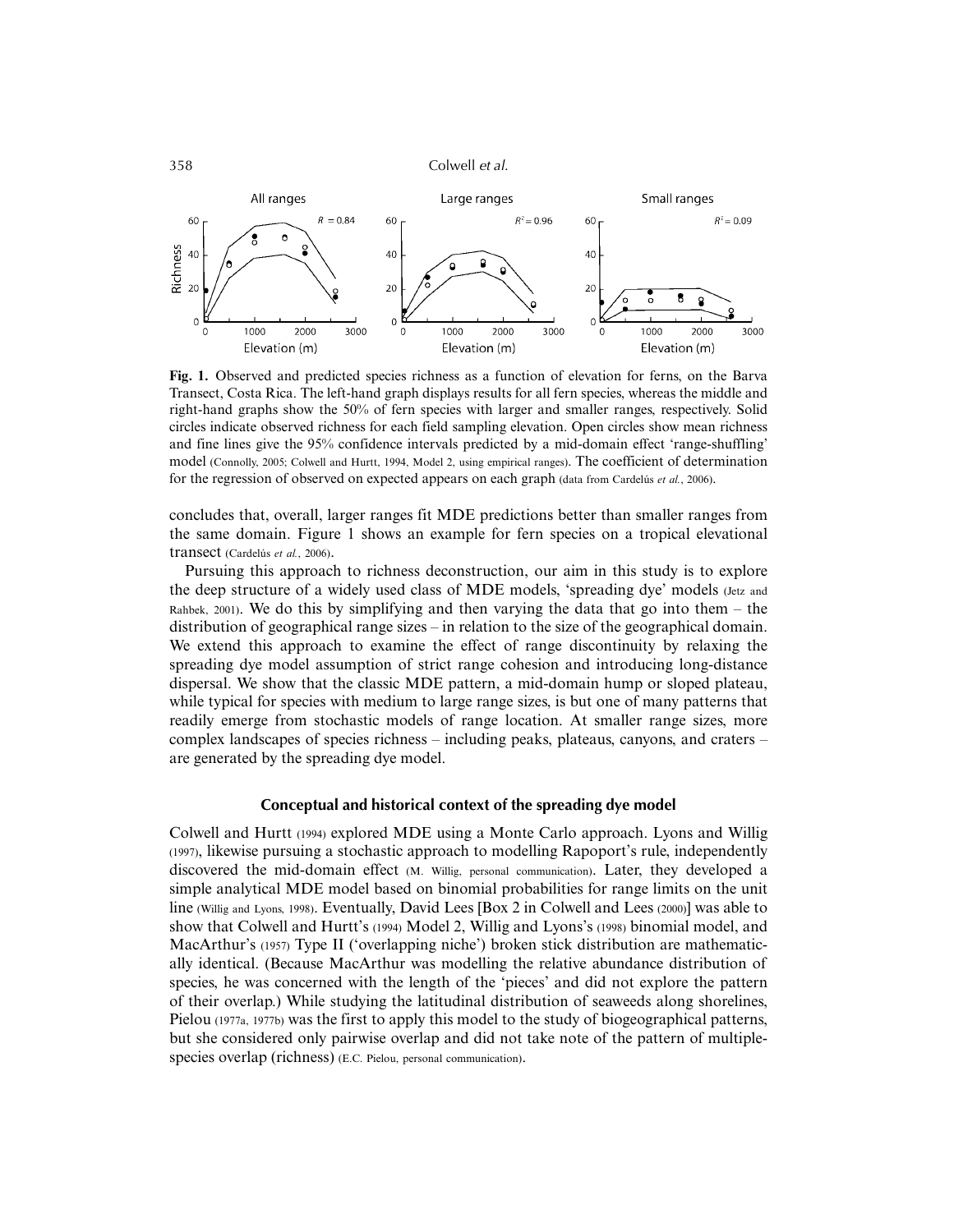In this 'fully stochastic' model, as Colwell and Lees (2000) called it, not only does the overlap of ranges (species richness) peak in the middle of the domain, but so does the distribution of range midpoints, because larger ranges are constrained geometrically to have their midpoints towards the centre of the domain, as first illustrated by Graves (1985). Reviewing a draft of Colwell and Hurtt (1994), Michael Rosenzweig (personal communication) questioned whether the midpoint distribution by itself might be driving the humped pattern of richness. In response, Colwell and Hurtt (1994) created an alternative model (Model 3) in which range midpoints were constrained to follow a uniform distribution across the domain. In this doubly constrained 'uniform midpoint' model, range sizes were stochastic within the midpoint distribution constraint as well as within the constraint posed by the domain bounds. The shape of the hump changed somewhat, but it was still a hump (Figure 4 in Colwell and Hurtt, 1994). This model treats range size stochastically, conditional upon the specified range midpoint. Lees *et al.* (1999) [see also Box 3 in Colwell and Lees (2000)] developed the opposite model, which treats the range midpoint stochastically, conditional upon the specified range size. Colwell (2008) provides all three models (as well as others) in the freeware application *RangeModel*, for one-dimensional domains.

Rahbek (1997), Pineda and Caswell (1998), Willig and Lyons (1998), and Lees *et al.* (1999) were the first to treat MDE as a null model for biogeographical patterns in the natural world. Pineda and Caswell (1998) introduced the key idea of randomizing the location of empirical ranges within the domain, while maintaining the empirical range size frequency distribution. This approach has been applied repeatedly in later studies using both one- and twodimensional domains (reviewed by Colwell *et al.*, 2004, 2005 and Dunn *et al.*, 2007; for more recent examples of this approach, see Cardelús *et al.*, 2006; Storch *et al.*, 2006; Brehm *et al.*, 2007; Davies *et al.*, 2007; Rahbek *et al.*, 2007; Arita and Vázquez-Domínguez, 2008).

Mid-domain effect models were originally proposed for one-dimensional domains, but were later extended to two dimensions, initially by Lees *et al.* (1999), Bokma *et al.* (2001), and Jetz and Rahbek (2001, 2002). Bokma and colleagues (2001) developed two approaches. One was an evolutionary, cellular automaton algorithm that presaged later evolutionary models by Rangel and Diniz-Filho (2005), Brayard *et al.* (2005), Rangel *et al.* (2007), and Arita and Vázquez-Domínguez (2008). In a second approach, Bokma *et al.* (2001) extended the binomial model of Willig and Lyons (1998) to two dimensions, in both cases allowing both range size and range placement to emerge from the model. Arita (2005) further explored the properties of the two-dimensional binomial model analytically, focusing on range size distributions in different regions of a hypothetical square domain.

In contrast, Jetz and Rahbek (2001) based their two-dimensional model on the strategy of Pineda and Caswell (1998) and Lees *et al.* (1999), both one-dimensional approaches, enforcing a match of the modelled range size frequency distribution (RSFD) to an *a priori* RSFD, with stochastic range location. In this model, each range has a predetermined size – the range is drawn either from an empirical RSFD or from a theoretical RSFD, rather than emerging from colonization and extinction dynamics. The approach of Jetz and Rahbek (2001) has come to be known as the 'spreading dye model' (or 'spreading dye algorithm').

The spreading dye algorithm, first suggested by Gotelli and Graves (1996, p. 256), has become the approach of choice for two-dimensional domains, and has formed the basis for more complex models of species richness that incorporate both geometric constraints and other factors (e.g. Jetz and Rahbek, 2002; Rangel and Diniz-Filho, 2003; Storch *et al.*, 2006; Davies *et al.*, 2007; Rahbek *et al.*, 2007). Connolly (2005) developed an analytical version of a spreading dye model for one-dimensional domains, and Colwell (2008) implemented a one-dimensional Monte Carlo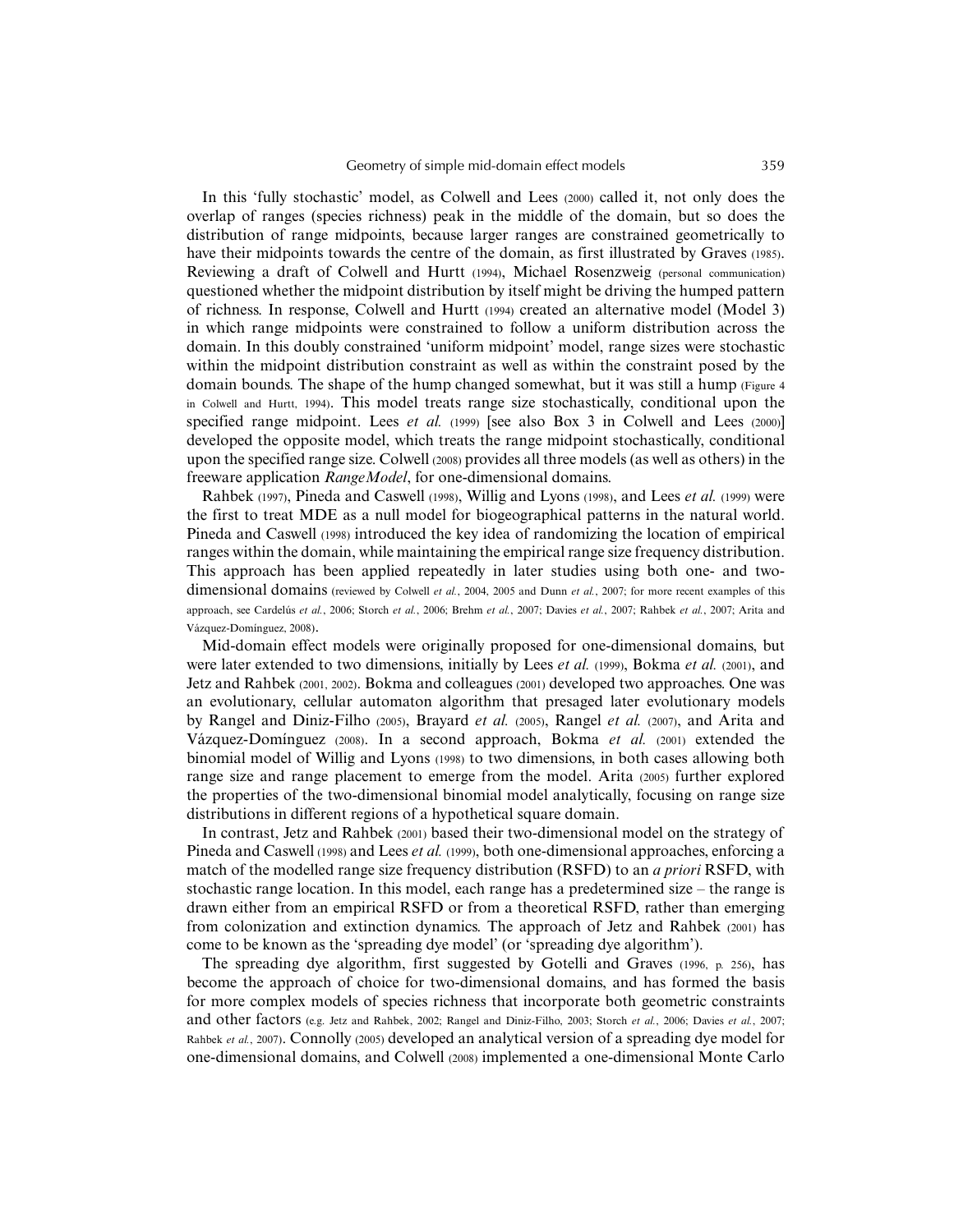version in the freeware application *RangeModel*. An analytical version of the spreading dye model has not been developed for two-dimensional domains and may not be possible, except for geometrically simple domains such as perfect circles, triangles, and squares.

To date, theoretical studies of the mid-domain effect have used heterogeneous distributions of range sizes (either empirical or simulated) to generate MDE patterns. These studies have emphasized the interaction between geographic range size and domain size, usually revealed by partitioning the RSFD into quantiles. We conjectured that it might be revealing to take the quantile approach to its logical limit in studying the behaviour of simple MDE models. In this study, we explore the MDE patterns that are expected for assemblages of species that have identical range sizes. Independently, Connolly (in press) has explored the spreading dye model with the same strategy.

## **Objectives**

We use Monte Carlo versions of both one- and two-dimensional spreading dye models to explore the role of range size in driving species richness patterns. We ask two questions: (1) How do the predictions of MDE models change as a function of geographic range size, in both one and two dimensions? (2) How do the predictions of MDE models change as the assumption of strict range cohesion is relaxed and species are allowed to disperse longer distances within a bounded geographic domain?

## **MATERIALS AND METHODS**

## **Domains and range sizes**

We simulated the random origin and spread of species in a gridded geographic domain. The one-dimensional domain was  $1 \times 100$  linear grid cells (line segments) and the twodimensional domain was  $100 \times 100$  grid cells (identical, square cells). We created assemblages of 100 species, in which all species shared an identical range size. For the one-dimensional domain, these range sizes were 1, 2, 4, 8, 16, 32, 64, 80, and 100 grid cells. For the two-dimensional domain, the range sizes were 1, 2, 4, 8, 16, 32, 64, 128, 256, 512, 1024, 2048, 4096, 8192, 9000, and 10,000 grid cells. Because all range sizes are identical within each assemblage, we can directly assess the contribution of range size to MDE patterns. In contrast, in most MDE analyses, empirical or simulated range size frequency distributions are heterogeneous, with a mixture of larger and smaller ranges. When range sizes are not equal, patterns of species richness are dominated by the effects of widespread species, making it difficult to assess the spatial patterns and contributions of smaller ranges (Lees *et al.*, 1999; Jetz and Rahbek, 2001, 2002; Jetz *et al.*, 2004; Lennon *et al.*, 2004).

## **Simulation models: spreading dye model**

We implemented a spreading dye model (Jetz and Rahbek, 2001) by randomly choosing an initial grid cell to represent the origin of a species' geographic range. Subsequent cells for the range were also chosen randomly, but range cohesion was enforced by restricting the candidate cells to those adjacent to a currently occupied cell. In the one-dimensional domain, at each time step only one or two grid cells were available for range expansion, depending on whether the species had reached the edge of the domain or not. In the two-dimensional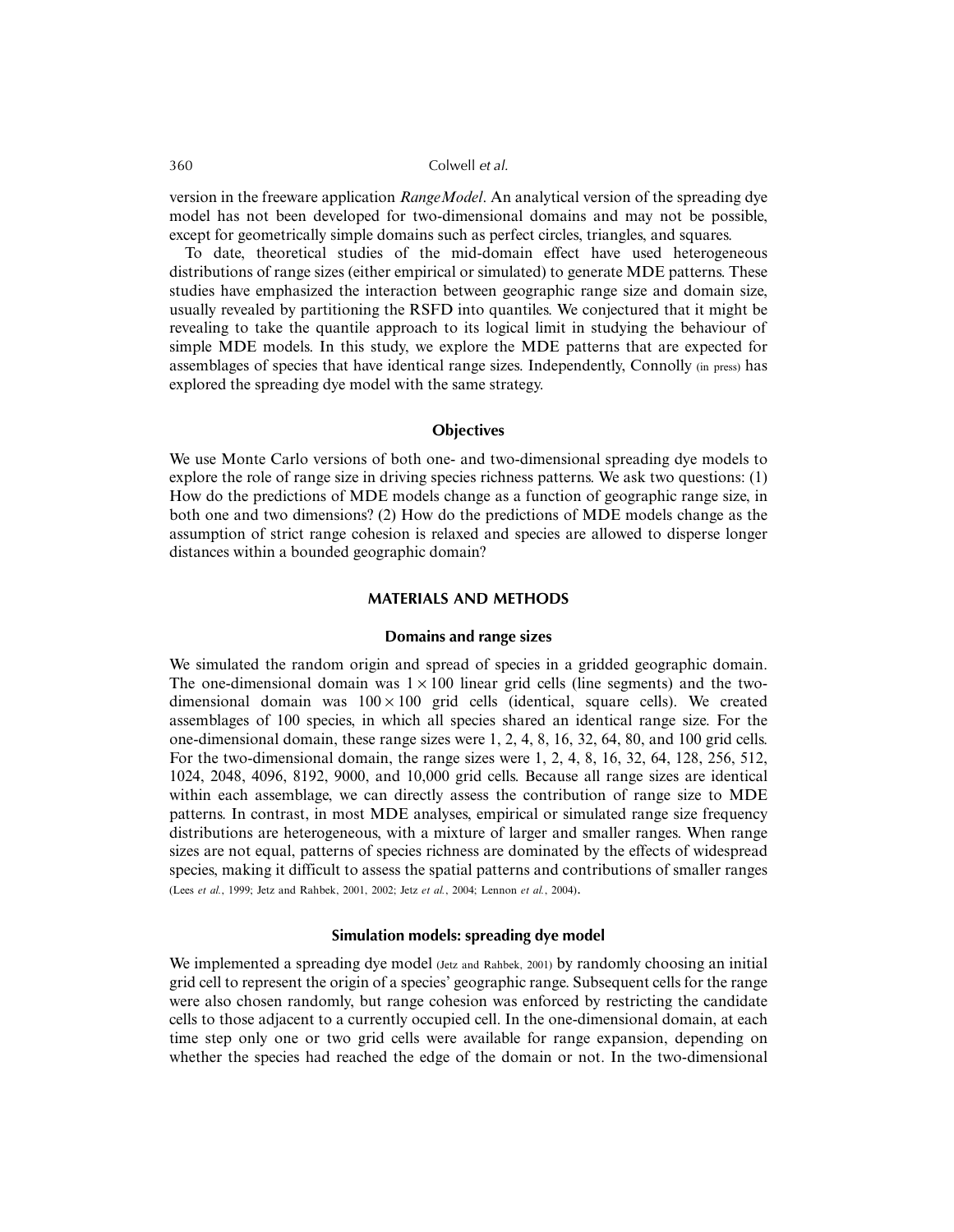model, a maximum of eight adjacent cells was available for range expansion, as in a king's move in chess. Qualitatively similar results were obtained for two-dimensional models in which only a maximum of four adjacent, non-diagonal cells were available (a one-square rook's move in chess). The simulation continued by randomly choosing and filling grid cells until the geographic range for a species was complete. The next species in the assemblage was then seeded in a new random grid cell, without consideration of previously placed ranges. The procedure was repeated until all 100 species ranges in the assemblage had been placed. Because no cells outside the boundaries of the domain were permitted to be occupied, an expanding range that 'hit' a boundary expanded, as necessary, towards the centre of the domain, in the one-dimensional model, or both inwards and laterally along the boundary, in the two-dimensional model.

We then determined the total species richness in each grid cell, which could theoretically range from zero (if a grid cell was never chosen) to 100 (if all species occurred in the grid cell). As range size is increased, the minimum and average species richness per grid cell also increases. In the extreme, for models in which the range size equals the domain size, observed species richness in every grid cell is inevitably 100, with no variation among runs.

We simulated each assemblage 300 times and calculated the average species richness for each grid cell. For the two-dimensional model, the results were plotted in a bivariate colour plot, in which the 'hot colours' (red and orange) indicate grid cells with large average species richness, and the 'cold colours' (blue and green) indicate grid cells with low average species richness. Colour plots were scaled internally so that variation in richness within the domain could be visualized most easily.

## **Stepping-stone model**

For the two-dimensional domain, we built a model that relaxed the assumption of strict range cohesion in the spreading dye model. The initial cell for a range was chosen at random, just as in the algorithm specified above. To choose the second and subsequent cells, one of the cells already occupied by the species was chosen at random to be the source of a colonization event. (For choosing the second cell, this source cell is simply the initial cell.) A compass orientation (0 to  $360^{\circ}$ ) was selected at random as a dispersal direction for the subsequent ('destination') cell. The dispersal distance to the destination cell from the source cell was chosen as a random variable from a Poisson distribution:

$$
P(d) = \frac{\lambda^d e^{-\lambda}}{d!},
$$

where  $P(d)$  is the probability of dispersing distance *d*, and  $\lambda$  is the Poisson parameter. Dispersal distance *d* was measured in grid cell units. If the destination grid cell selected in this way was not already occupied by the species in question, it was added to the species' geographic range. If the destination grid cell was already occupied by the species, or if the dispersal distance was beyond the map boundary, the same source cell was used and a new destination grid cell was selected. This process was repeated until the geographic range was filled for a given species. All species were simulated in the same way (with identical  $\lambda$  values), and average species richness per grid cell was calculated and plotted as described for the spreading dye model. All simulations were carried out using *BioGeoSim*, a dedicated software package programmed in Delphi for modelling geographic ranges and species richness patterns in gridded domains (Gotelli *et al.*, 2007).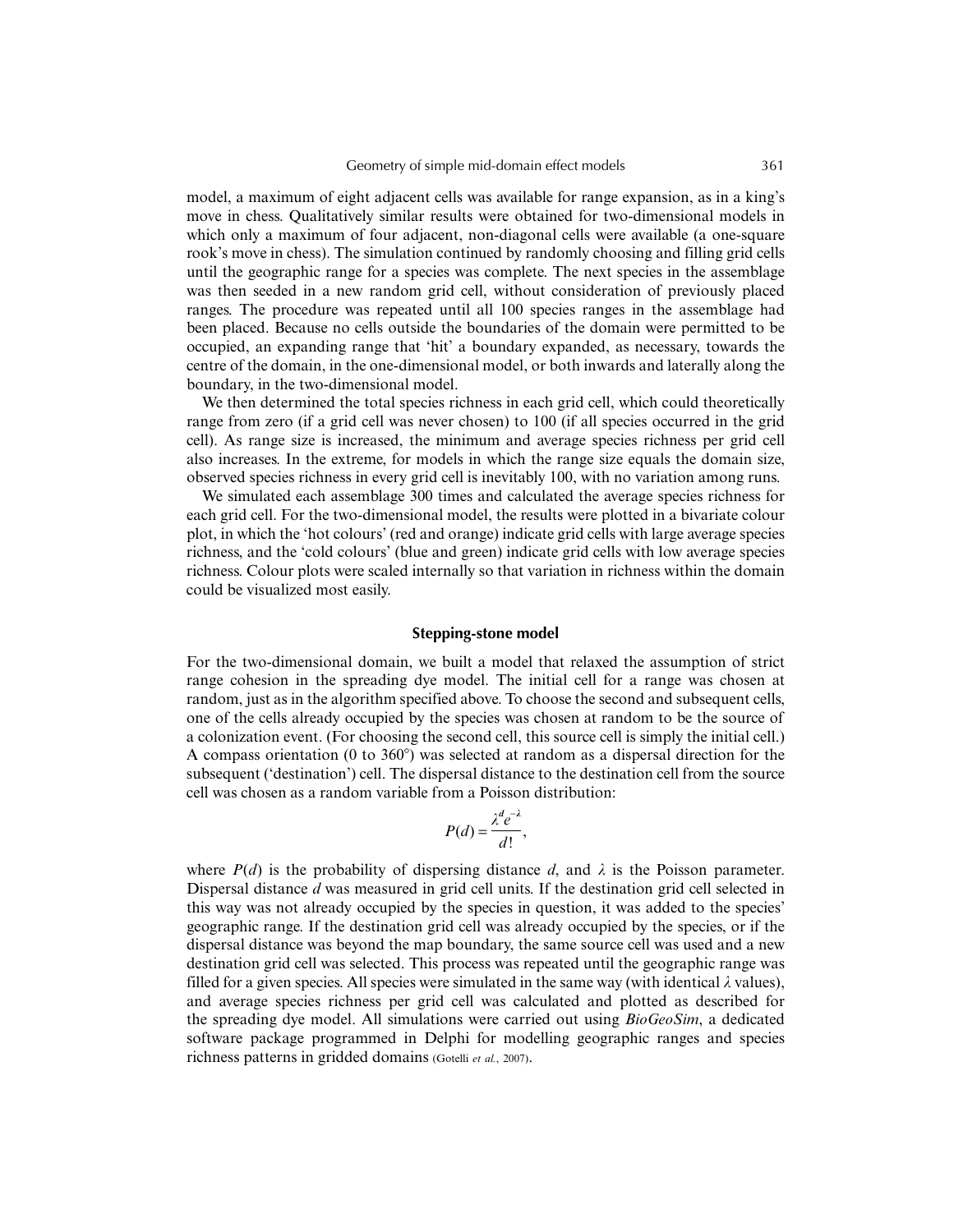#### **RESULTS**

## **One-dimensional spreading dye model**

Figure 2 depicts the effects of geometric constraints on ranges of different size in a one-dimensional domain. For an assemblage in which all species have a range size of only one grid cell, the pattern is purely random and uniform, because no geometric constraints are in play. As range size increases (range size  $r = 2$  to 4 grid cells), the average species richness in the centre of the range shows a reduction in the variance, because ranges begin to overlap more often, so the richness count evens out spatially. Meanwhile, two symmetric peripheral 'peaks' appear near the edges of the domain, reflecting a mixture of ranges that landed within the boundaries, but extend into the area of the peaks, and ranges that originated on or near the edge of the domain and then randomly accumulated back towards the centre. As range size increases (range size  $r = 8$  to 32 grid cells), the relative height of these peaks increases, with a progressive narrowing of the canyon floor of richness near the centre of the domain. This narrowing is caused by the increasing penetration into the interior of the domain by larger and larger 'reflected' ranges that were forced inwards.

With the transition from 32 to 64 grid cells per range, range size now exceeds half of the 100-cell domain, so that the canyon floor inverts to a flat-topped plateau. The plateau lies between 100 − *r* on the left and *r* on the right side domain, with a richness of exactly 100 species, because all ranges must overlap in this region. Thus, as range size *r* increases from 64 to 100 grid cells, the width of the richness plateau expands. Connolly's (2005) analytical model for the one-dimensional spreading dye model specifies the exact quantitative expectations for all regions of the richness plots in Fig. 2.

#### **Two-dimensional spreading dye model**

Figure 3 shows the colour-graded pattern of average species richness with increasing range size in a two-dimensional geographic domain. At small range sizes (1 to 8 grid cells), the pattern is virtually random, although as range size increases, more small-scale aggregations appear in the domain. (Repeated runs of the model show that these aggregations do not appear consistently in the same locations.) At larger range sizes (16 to 128 grid cells), an increasing concentration of species richness emerges in a band running parallel to the edge of the domain, concentrated even more strongly near the corners at higher range sizes. These bands correspond to the peripheral peaks in the one-dimensional model, and like them move towards the centre of the domain as range size increases. The four local richness peaks near the corners of the domain arise from the intersection of the peripheral bands, because ranges that are 'reflected' from both adjacent sides overlap in the corners. At still larger range sizes (256 to 2048 grid cells), the band expands to form a distinct ring or doughnut, with a crater of species richness in the centre of the domain. The ring contracts for the same reason the peaks converge in the one-dimensional model: larger ranges are reflected by the borders and forced further towards the centre. In the transition from 2048 to 4096 grid cells, the doughnut coalesces to a classical mid-domain peak, just as in the one-dimensional model. As the range size is increased beyond 5000 grid cells, half the size of the domain, the area of the peak becomes a plateau, and expands towards the edges of the domain (8192 to 9000 grid cells).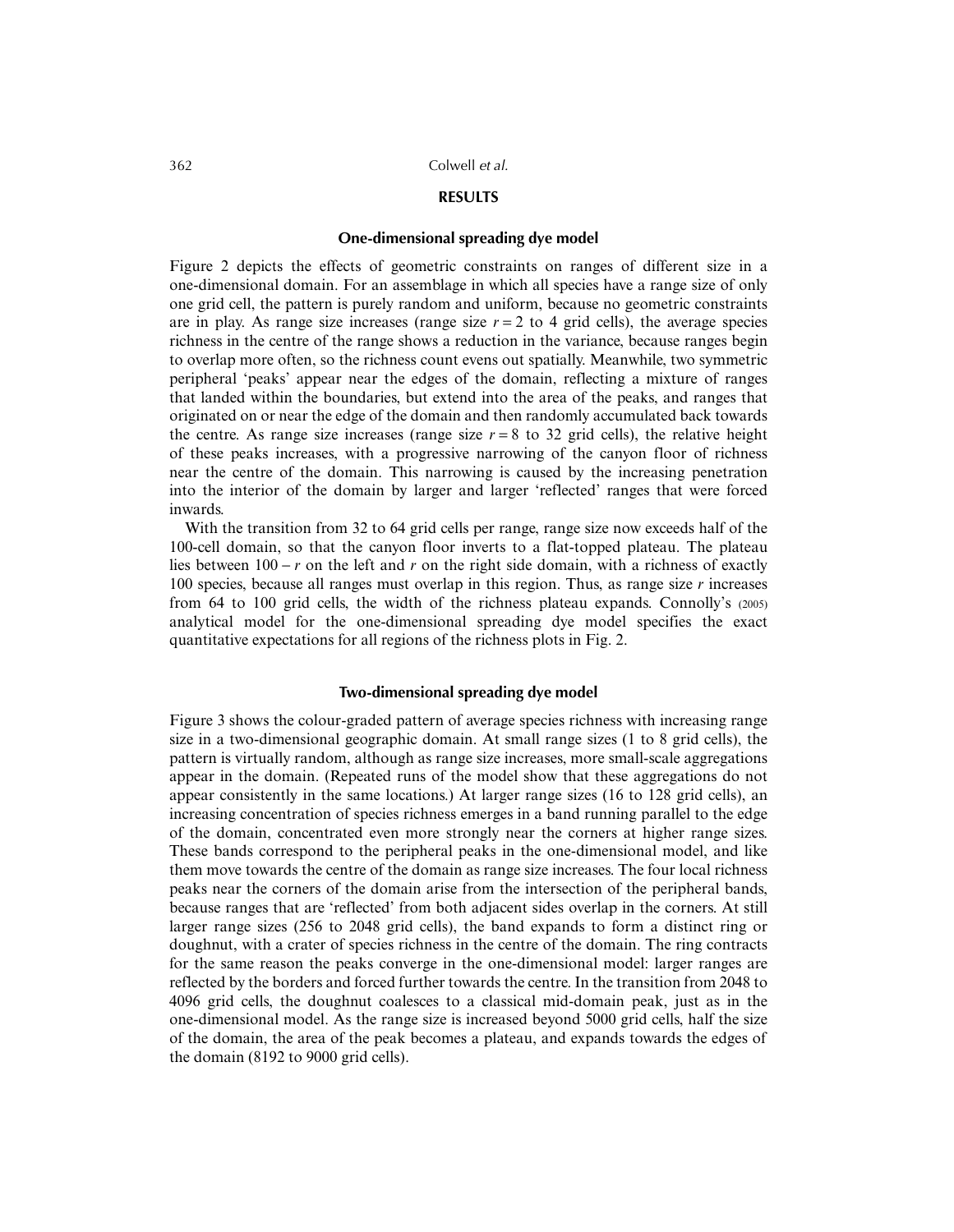

**Fig. 2.** One-dimensional expected species richness plots. The x-axis represents position along the number line, while the y-axis represents expected species richness. Each plot represents a different simulation for an artificial assemblage of 100 species with identical range sizes. Each point represents the average species richness in the one-dimensional domain, based on 300 stochastic runs of the model. Note that the y-axis scale varies among the plots.

## **Two-dimensional stepping-stone model**

Figure 4 depicts the simultaneous effects of altering dispersal distance  $(\lambda)$  and geographic range size in the stepping-stone model. At very small dispersal distances ( $\lambda = 0.5$  to 1.0), the model behaves much like the two-dimensional spreading dye model with strict range cohesion, although the formation of the ring or doughnut of species richness at intermediate range sizes is not so apparent, probably because reflected ranges are less constrained in their location. As the dispersal distance increases ( $\lambda = 2$  to 16), a broad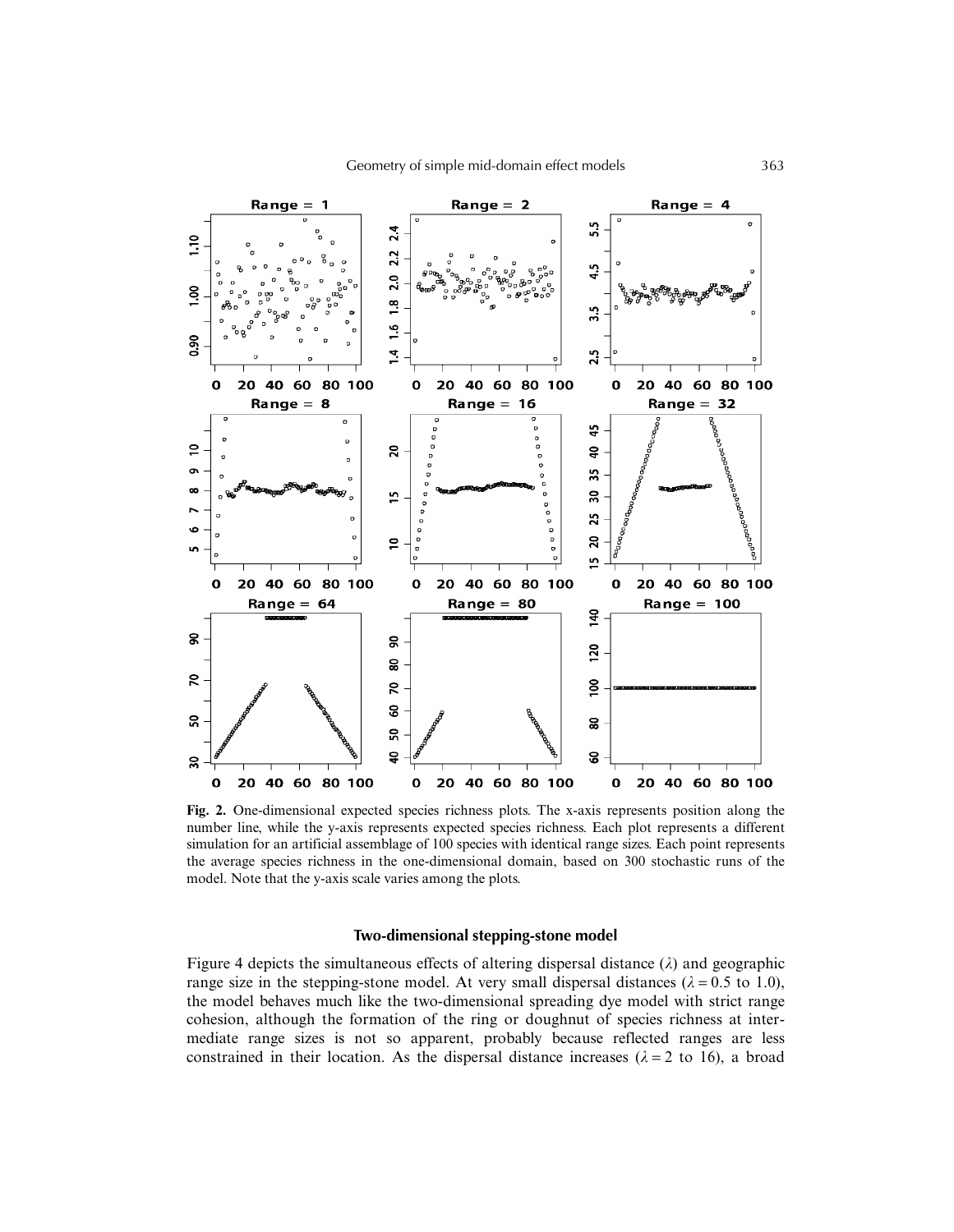mid-domain peak emerges at intermediate to large geographic range sizes, with only a narrow band of decreased richness near the edges and corners of the domain.

As  $\lambda$  increases from 16 to 32 grid cell units, the patterns change abruptly, producing a second wave of peripheral richness peaks that coalesce centrally at high range sizes, but which fail to become circular. We conjecture that this abrupt shift and pattern are caused by dispersal distances being so long that many trial destination cells fall outside the domain. Repeated trials do not find all grid cells in the domain with equal frequency, imitating the pattern with no dispersal (Fig. 3). As  $\lambda$  increases from 32 to 128 grid cell units, a complex



**Fig. 3.** Contour plots representing expected numbers of species in a  $100 \times 100$  cell grid. These plots were generated using a simple spreading dye model for assemblages with different geographic range sizes. Blue represents the lowest species density and red represents the highest species density. Each graph represents the mean of 300 stochastic runs of the model.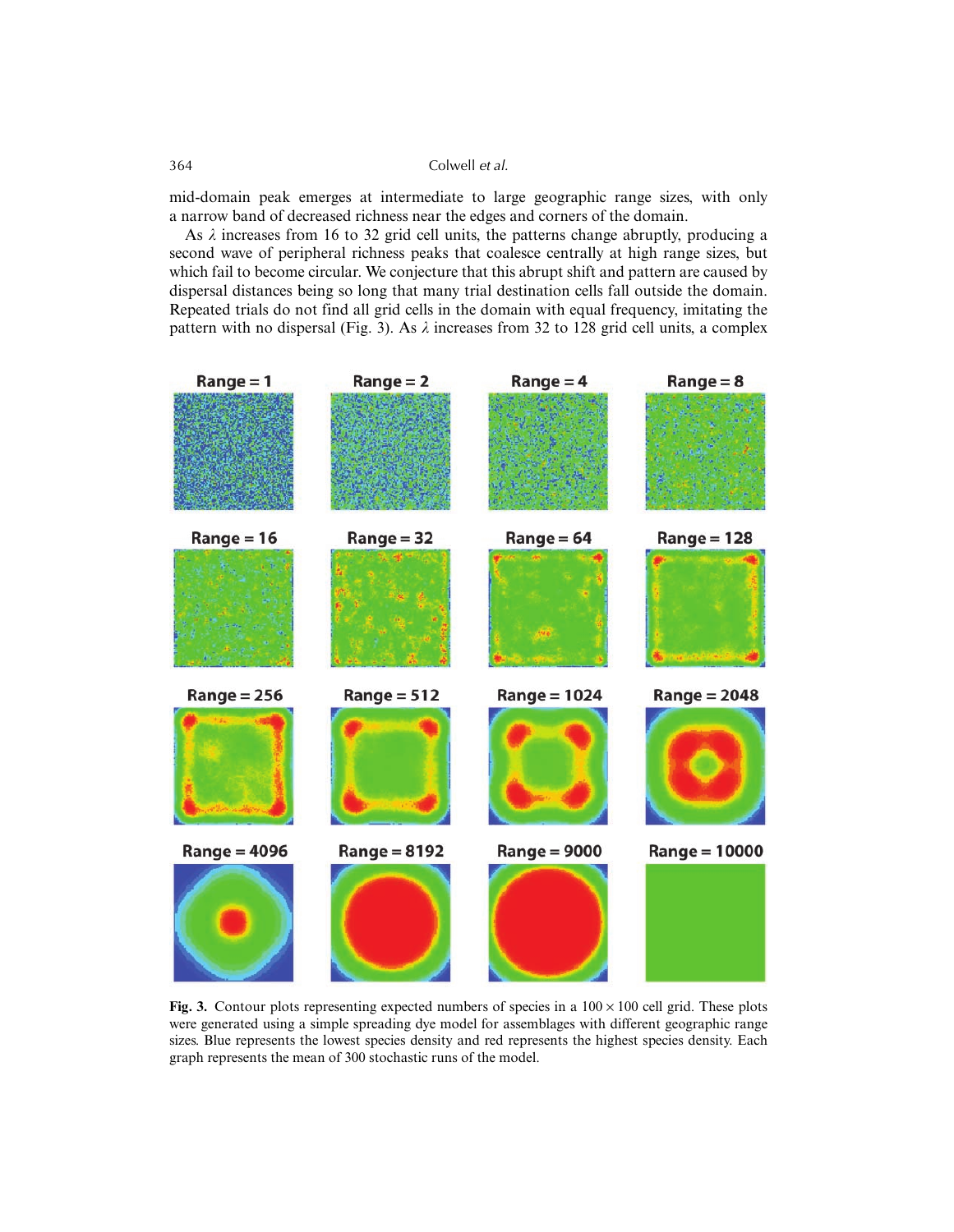Geometry of simple mid-domain effect models 365



**Fig. 4.** Contour plots of expected species richness in a stepping-stone model. Each row represents a different value of  $\lambda$ , the Poisson dispersal parameter, and each column represents a different geographic range size. Domain size and colour scale as in Fig. 3. Each graph represents the mean of 300 stochastic runs of the model.



**Fig. 5.** Species richness for all 1599 species of birds endemic to Africa (left-hand map) and for 190 small-ranged (each occupying 10 or fewer  $1 \times 1$  degree quadrats) local endemic bird species (righthand map), which tend to occur along the periphery and in mountainous regions (data from Jetz et al., 2004). The concentration of species along the periphery of the domain resembles some of the patterns that emerge from spreading dye simulations of small-ranged species (Figs. 2 and 3).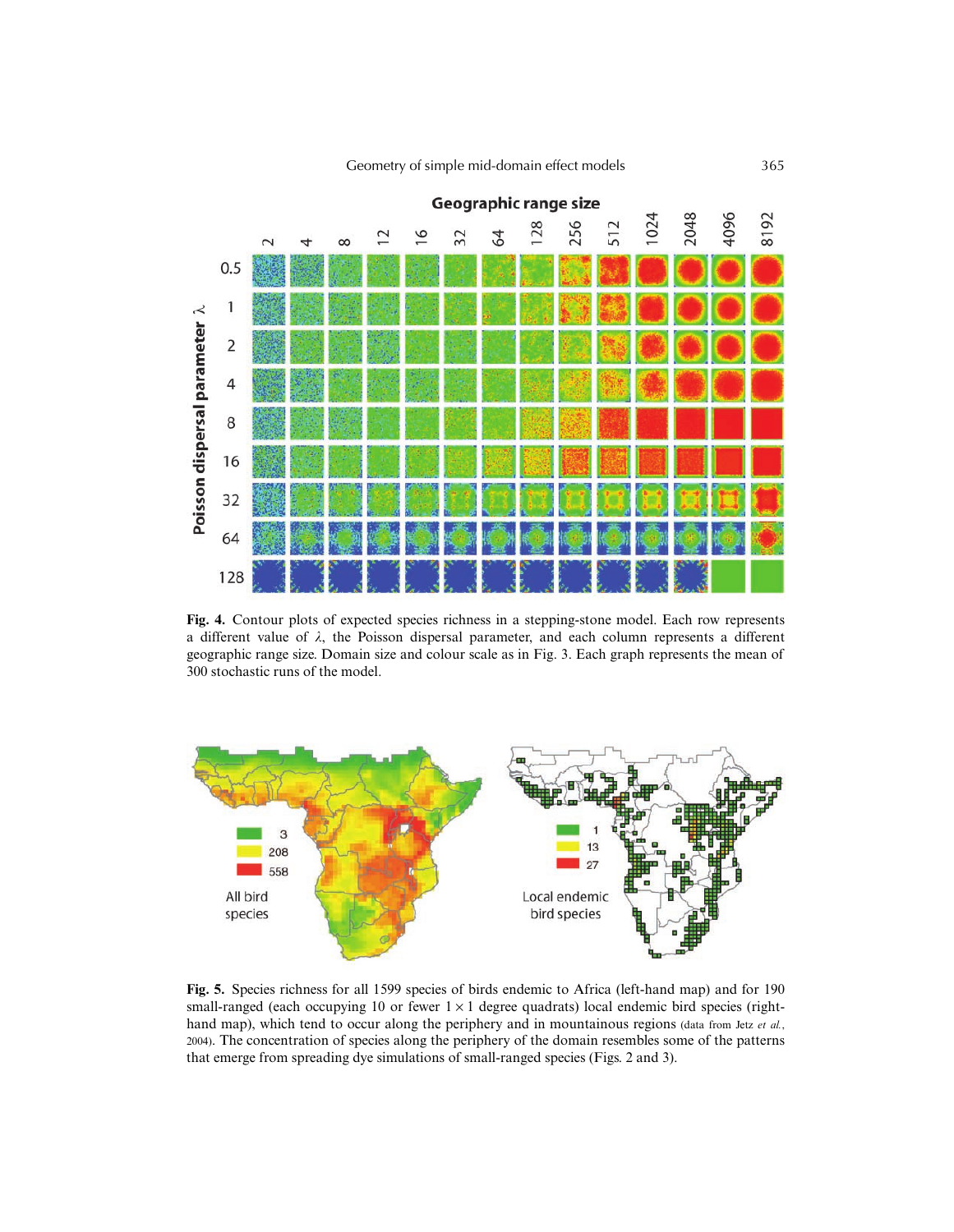'wavelet' pattern emerges, and geometrically symmetric hot-spots of species richness form in the domain. With a dispersal distance of 128 grid cells and geographic range sizes of greater than 4096 cells, the pattern again returns to a simple flat plain of species richness. These complex patterns cannot be easily interpreted, and they are probably idiosyncratic to the particular combination of domain size, domain shape, range size, and dispersal distance.

#### **DISCUSSION**

Most previous stochastic models of range location in a bounded domain produce a classic mid-domain hump or, for smaller ranges, a plateau of richness [Fig. 1 shows an empirical case; see Figures 2 and 3 in Colwell and Hurtt (1994) for a theoretical example]. But, unlike our simulations here, previous models – with the exception of two of the models of Connolly (in press) – have consistently used heterogeneous range size frequency distributions (RSFDs). It has long been appreciated that large-ranged species dominate the overall pattern of species richness in gradient plots (Pineda and Caswell, 1998; Lees *et al.*, 1999) and maps (Jetz and Rahbek, 2001), 'voting' in proportion to their range size. Any effects of small and intermediate-sized ranges are masked by the strong mid-domain effect (MDE) of the large-ranged species.

In a study that developed independently of ours, Connolly (in press) used an analytical version of the one-dimensional spreading dye model (Equation 2 in Connolly, 2005) and a two-dimensional simulation model that was identical to our model with full range cohesion (Fig. 3) to examine richness patterns for assemblages with constant range size. His results (Connolly, in press, Figure 5B, 5C, and 5D and accompanying text) were identical to ours for the range sizes he explored (10, 40, and 70% of the domain for the one-dimensional model; 10 and 50% of the domain for the two-dimensional model). He points out that the abrupt discontinuities shown by simple, one-dimensional spreading dye models [e.g. Figure 5B in Connolly (in press) and our Fig. 3] are not evident in alternative models in which ranges limits are determined stochastically, with no fixed RSFD.

Understanding the distributional pattern of small-ranged species, which often differs substantially from the pattern for total species richness, requires partitioning ranges into range-size quantiles (e.g. Jetz and Rahbek, 2001) or separating out small-ranged species for special study. Major studies of continental-scale species richness in two-dimensional domains (e.g. Jetz and Rahbek, 2002; Rahbek *et al.*, 2007) and along a variety of more local, one-dimensional gradients (e.g. Cardelús *et al.*, 2006; Dunn *et al.*, 2006) reveal that the effects of environment and geometric constraints on species richness patterns differ strikingly among range-size quantiles.

The complex two-dimensional patterns of species richness that emerge from the spreading dye model for small range sizes (Figs. 3 and 4) may provide some insight into empirical richness maps. The left-hand map in Fig. 5 (based on Jetz *et al.*, 2004) shows the observed pattern of total species richness for sub-Saharan African birds, on a  $1^\circ$  latitude  $\times$  longitude grid (1599 species, 1738 map grid cells). Completely obscured by the richness patterns of larger-ranged species is the right-hand map, which shows the species richness of the subset of 190 bird species with the very smallest geographic ranges ( $\leq 10$  grid cells).

The concentrations of these small-ranged species (Fig. 5, right-hand map) in interior mountainous areas (Cameroon Highlands, Albertine Rift Mountains, Kenya Highlands, Eastern Zimbabwe mountains, Lesotho Highlands) is obvious, and probably reflects the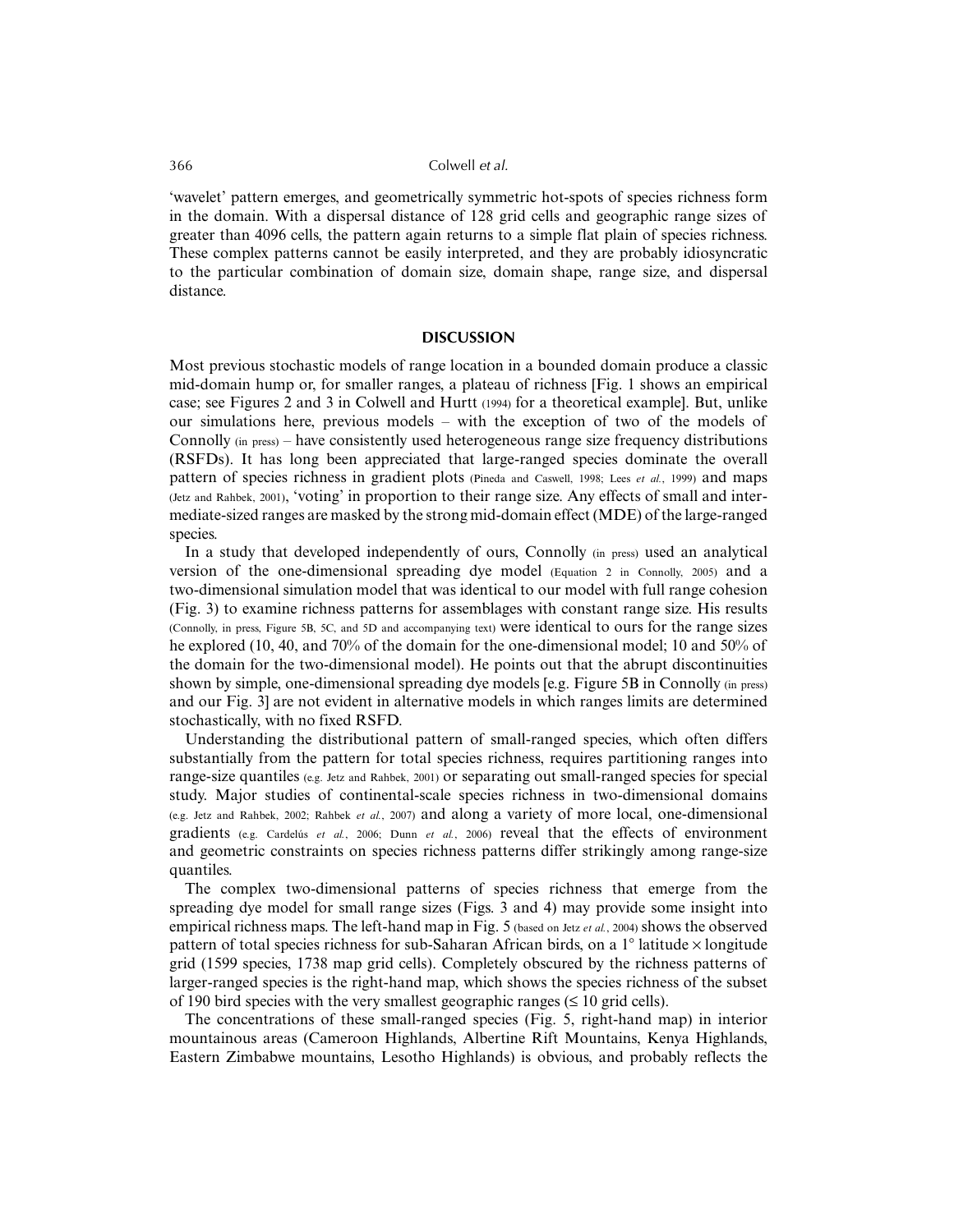effects of topography on speciation rates (Graves, 1985; Rahbek and Graves, 2000, 2001; Fjeldså and Rahbek, 2006). But a second pattern is less readily explained: small-ranged species also tend to be concentrated along the coastlines (Fig. 5, right-hand map). This pattern might be accounted for by a combination of coastal mountains, unusual coastal habitats, and narrowly distributed coastal climates. But the pattern is also reminiscent of the peripheral band (doughnut) of richness for small-ranged species that emerges in our two-dimensional null model (Fig. 3). If the doughnut effect contributes to the empirical pattern of African birds, the mechanism would likely be the same as in the spreading dye model: a range that cannot expand past a boundary tends instead to expand laterally, along the edge of the domain, producing a level of range asymmetry near domain boundaries that cannot be accounted for by topography, climate or historical factors. In the model, range size is prescribed; in nature, on the other hand, peripheral ranges that do not expand along the coast but, instead, occupy a 'truncated' range (Sandel and McKone, 2006) of arbitrarily small size may have been subject to higher probability of extinction (Colwell and Hurtt, 1994). Only carefully constructed null models and analyses of environmental and historical factors can uncover the causes of this and other intriguing patterns of small-ranged species that remain hidden under the smokescreen of wider-ranged species. Empirical and theoretical studies would benefit from even further deconstruction of species richness gradients by range size than is currently practised.

The domains illustrated in Fig. 3 can be viewed as classes of patterns representing size-based categories of ranges. Any natural range-size frequency distribution can be approximated by a mixture model composed of a weighted combination of the range sizes in the figure [or perhaps some other series of discrete range size classes (Lees *et al.*, 1999, pp. 541–546)]. In this view of the model, the resulting richness pattern for all range sizes considered together can be envisioned as a weighted sum of the patterns in the figure, or perhaps a series of layers of varying depth, representing the proportions in the mixture. In this way, the artificial quality of single-range-size models can be made realistic, while still preserving the distinct geometric effects that emerge for species of differing ranges.

The two-dimensional stepping-stone model produced an even greater wealth of pattern (Fig. 4), including the subset of patterns that arose from the strict range cohesion of the spreading dye model (Fig. 3). As Connolly (2005) noted, introducing dispersal into a range-based model converts richness from the probability of range overlap to the probability of cell co-occupancy, with increasingly porous ranges weakening the middomain pattern (bottom rows in Fig. 4). As dispersal distance increases, a phase of constant species richness throughout the domain reappears, resembling the pattern for small ranges with cohesive ranges, but of course with much higher richness (as illustrated in Fig. 4 by the column with range size = 2048). With very long dispersal distances ( $\lambda \ge 32$ ), strange patterns appear, as most attempts at dispersal point outside the domain, so that trial and error redirects unsuccessful 'destinations' into the left-hand tail of a widening Poisson distribution. After many unsuccessful trials, the algorithm eventually finds a small subset of cells within the domain that meet these constraints and accumulate hot spots of species richness. These latter parameter combinations are not realistic, but they are included for the sake of completeness, curiosity, and aesthetics. No-one ever said that constrained randomness should not be beautiful, as well as instructive.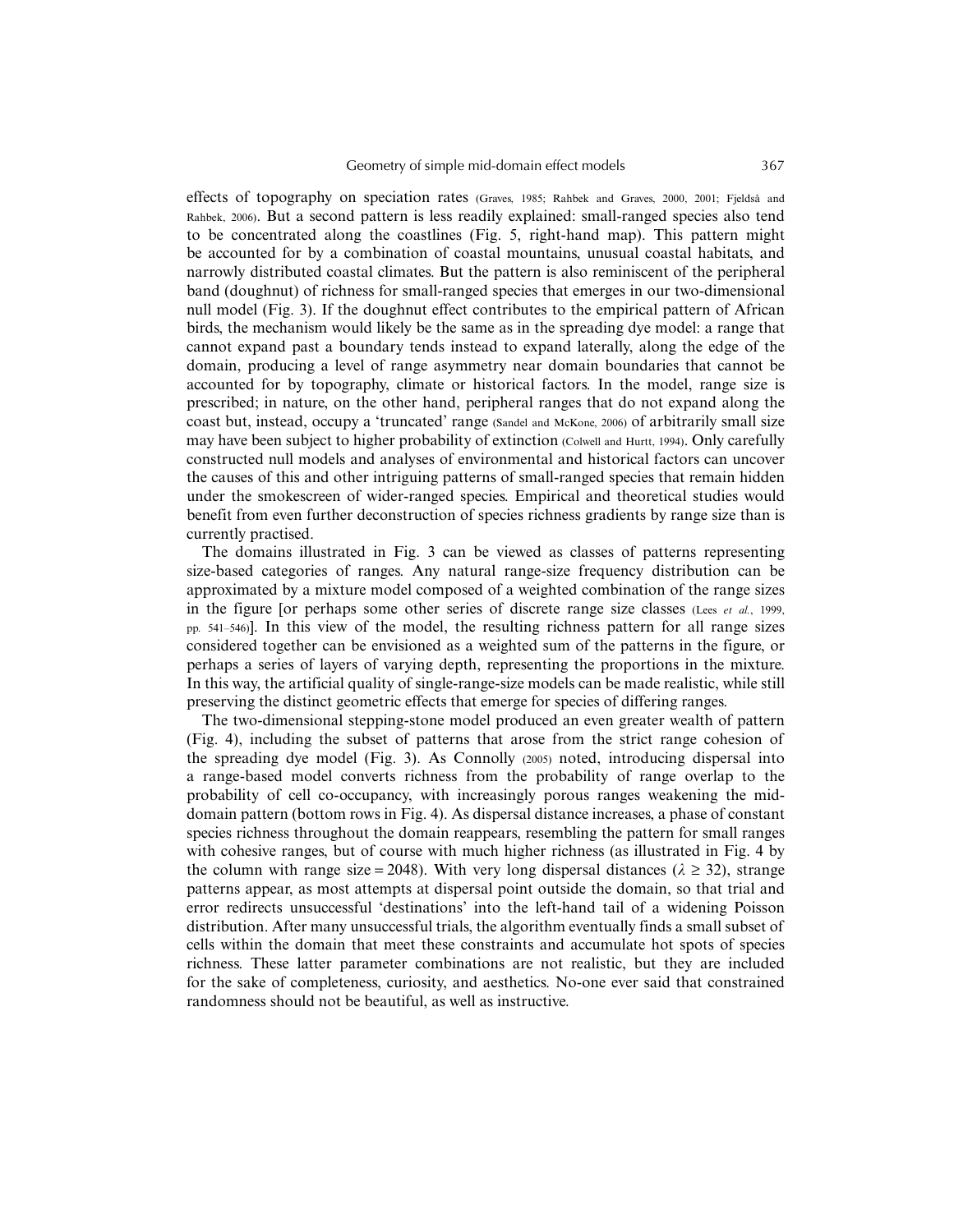## **ACKNOWLEDGEMENTS**

We dedicate this paper to Larry Slobodkin, who taught his students to think beyond the constraint of orthodoxy, while learning from the wisdom of the past. '*Classical*', he liked to say, 'means old, and mostly wrong, but worth studying'. We are grateful to Hector Arita, Sean Connolly, Walter Jetz, and Thiago Rangel for their critical comments and useful suggestions. R.K.C. was supported by the US National Science Foundation, DEB-0072702. N.J.G. and G.L.E. acknowledge NSF grants DEB-0107403 and DEB 05-41936 for support of modelling and null model research. G.R.G. was supported by the Alexander Wetmore fund of the Smithsonian Institution and the Danish National Science Foundation (Grant J. 21-03-0221). C.R. acknowledges the Danish National Science Foundation (Grant J. 21-03-0221) for support of macroecological research.

#### **REFERENCES**

- Arita, H.T. 2005. Range size in mid-domain models of species diversity. *J. Theor. Biol.*, **232**: 119–126. Arita, H. and Vázquez-Domínguez, E. 2008. The tropics: cradle, museum or casino? A dynamic null model for latitudinal gradients of species diversity. *Ecol. Lett*., **11**: 653–663.
- Bachman, S., Baker, W.J., Brummit, N., Dransfield, J. and Moat, J. 2004. Elevational gradients, area and tropical island diversity: an example from the palms of New Guinea. *Ecography*, **27**: 299–310.
- Bokma, F., Bokma, J. and Mönkkönen, M. 2001. Random processes and geographic species richness patterns: why so few species in the north? *Ecography*, **24**: 43–49.
- Brayard, A., Escarguel, G. and Bucher, H. 2005. Latitudinal gradient of taxonomic richness: combined outcome of temperature and geographic mid-domains effects? *J. Zool. Syst. Evol. Res.*, **43**: 178–188.
- Brehm, G., Colwell, R.K. and Kluge, J. 2007. The role of environment and mid-domain effect on moth species richness along a tropical elevational gradient. *Global Ecol. Biogeogr.*, **16**: 205–219.
- Brown, J., Stevens, G. and Kaufman, D. 1996. The geographic range: size, shape, boundaries, and internal structure. *Annu. Rev. Ecol. Syst.*, **27**: 597–623.
- Cardelús, C.L., Colwell, R.K. and Watkins, J.E. 2006. Vascular epiphyte distribution patterns: explaining the mid-elevation richness peak. *J. Ecol.*, **94**: 144–156.
- Colwell, R.K. 2008. RangeModel: tools for exploring and assessing geometric constraints on species richness (the mid-domain effect) along transects. *Ecography*, **31**: 4–7.
- Colwell, R.K. and Hurtt, G.C. 1994. Nonbiological gradients in species richness and a spurious Rapoport effect. *Am. Nat.*, **144**: 570–595.
- Colwell, R.K. and Lees, D.C. 2000. The mid-domain effect: geometric constraints on the geography of species richness. *Trends Ecol. Evol.*, **15**: 70–76.
- Colwell, R.K., Rahbek, C. and Gotelli, N. 2004. The mid-domain effect and species richness patterns: what have we learned so far? *Am. Nat.*, **163**: E1–E23.
- Colwell, R.K., Rahbek, C. and Gotelli, N. 2005. The mid-domain effect: there's a baby in the bathwater. *Am. Nat.*, **166**: E149–E154.
- Connolly, S.R. 2005. Process-based models of species distributions and the mid-domain effect. *Am. Nat.*, **166**: 1–11.
- Connolly, S.R. in press. Macroecological theory and the analysis of species richness gradients. In *Marine Macroecology* (J.D. Witman and K. Roy, eds.). Chicago, IL: University of Chicago Press.
- Connolly, S.R., Bellwood, D.R. and Hughes, T.P. 2003. Indo-Pacific biodiversity of coral reefs: deviations from a mid-domain model. *Ecology*, **84**: 2178–2190.
- Currie, D.J. and Kerr, J.T. 2007. Testing, as opposed to supporting, the Mid-domain Hypothesis: a response to Lees and Colwell (2007). *Ecol. Lett.*, **10**: E9–E10.
- Currie, D.J. and Kerr, J.T. 2008. Tests of the mid-domain hypothesis: a review of the evidence. *Ecol. Monogr.*, **78**: 3–18.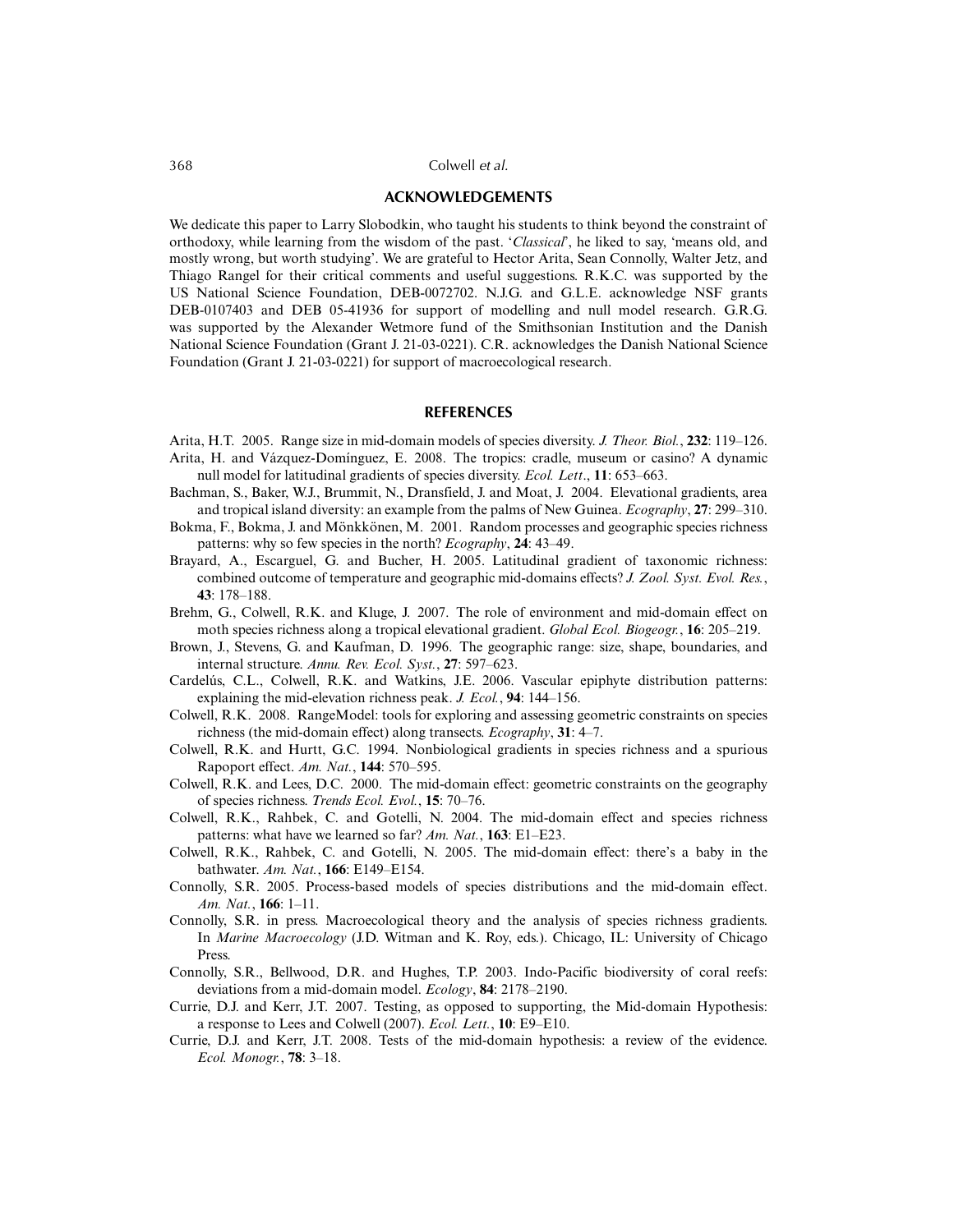- Davies, R.G., Orme, C.D.L., Storch, D., Olson, V.A., Thomas, G.H., Ross, S.G. *et al.* 2007. Topography, energy and the global distribution of bird species richness. *Proc. R. Soc. Lond. B*, **274**: 1189–1197.
- Dunn, R.R., Colwell, R.K. and Nilsson, C. 2006. The river domain: why are there more species halfway up the river? *Ecography*, **29**: 251–259.
- Dunn, R.R., McCain, C.M. and Sanders, N. 2007. When does diversity fit null model predictions? Scale and range size mediate the mid-domain effect. *Global Ecol. Biogeogr.*, **3**: 305–312.
- Fjeldså, J. and Rahbek, C. 2006. Diversification of Tanagers, a species rich bird group, from lowlands to montane regions in South America. *Integr. Comp. Zool.*, **46**: 72–78.
- Gotelli, N.J. and Graves, G.R. 1996. *Null Models in Ecology*. Washington, DC: Smithsonian Institution Press.
- Gotelli, N.J., Entsminger, G.L., Rahbek, C., Colwell, R.K. and Graves, G.R. 2007. *BioGeoSim. Version 1.0.* Burlongton, VA: Acquired Intelligence Inc. & Kesey-Bear (http://www.gary entsminger.com/biogeosim/biogeosim.htm).
- Graves, G.R. 1985. Elevational correlates of speciation and intraspecific geographic variation in plumage in Andean forest birds. *Auk*, **102**: 556–579.
- Hawkins, B.A. and Diniz-Filho, J.A.F. 2002. The mid-domain effect cannot explain the diversity gradient of Nearctic birds. *Global Ecol. Biogeogr.*, **11**: 419–426.
- Hawkins, B.A., Diniz-Filho, J.A.F. and Weis, A.E. 2005. The mid-domain effect and diversity gradients: is there anything to learn? *Am. Nat.*, **166**: E140–E143.
- Jetz, W. and Rahbek, C. 2001. Geometric constraints explain much of the species richness pattern in African birds. *Proc. Natl. Acad. Sci. USA*, **98**: 5661–5666.
- Jetz, W. and Rahbek, C. 2002. Geographic range size and determinants of avian species richness. *Science*, **279**: 1548–1551.
- Jetz, W., Rahbek, C. and Colwell, R.K. 2004. The coincidence of rarity and richness and the potential signature of history in centres of endemism. *Ecol. Lett.*, **7**: 1180–1191.
- Kerr, J.T., Perring, M. and Currie, D.J. 2006. The missing Madagascan mid-domain effect. *Ecol. Lett.*, **9**: 149–159.
- Kirkpatrick, M. and Barton, N.H. 1997. Evolution of a species' range. *Am. Nat.*, **150**: 1–23.
- Lees, D.C. and Colwell, R.K. 2007. A strong Madagascan rainforest MDE and no equatorward increase in species richness: Re-analysis of 'The missing Madagascan mid-domain effect', by Kerr J.T., Perring M. & Currie D.J (*Ecology Letters* 9: 149–159, 2006). *Ecol. Lett.*, **10**: E4–E8.
- Lees, D.C., Kremen, C. and Andriamampianina, L. 1999. A null model for species richness gradients: bounded range overlap of butterflies and other rainforest endemics in Madagascar. *Biol. J. Linn. Soc.*, **67**: 529–584.
- Lennon, J.J., Koleff, P., Greenwood, J.J.D. and Gaston, K.J. 2004. Contribution of rarity and commonness to patterns of species richness. *Ecol. Lett.*, **7**: 81–87.
- Lyons, S.K. and Willig, M.R. 1997. Latitudinal patterns of range size: methodological concerns and empirical evaluations for New World bats and marsupials. *Oikos*, **79**: 568–580.
- MacArthur, R.H. 1957. On the relative abundance of bird species. *Proc. Natl. Acad. Sci. USA*, **43**: 293–295.
- McCain, C.M. 2003. North American desert rodents: a test of the mid-domain effect in species richness. *J. Mammal.*, **84**: 967–980.
- Parmesan, C., Gaines, S., Gonzalez, L., Kaufman, D.M., Kingsolver, J., Peterson, A.T. *et al.* 2005. Empirical perspectives on species borders: from traditional biogeography to global change. *Oikos*, **108**: 58–75.
- Pielou, E.C. 1977a. The latitudinal spans of seaweed species and their patterns of overlap. *J. Biogeogr.*, **4**: 299–311.
- Pielou, E.C. 1977b. The statistics of biogeographic range maps: sheaves of one-dimensional ranges. *Bull. Int. Stat. Inst.*, **47** (Book 2): 111–122.